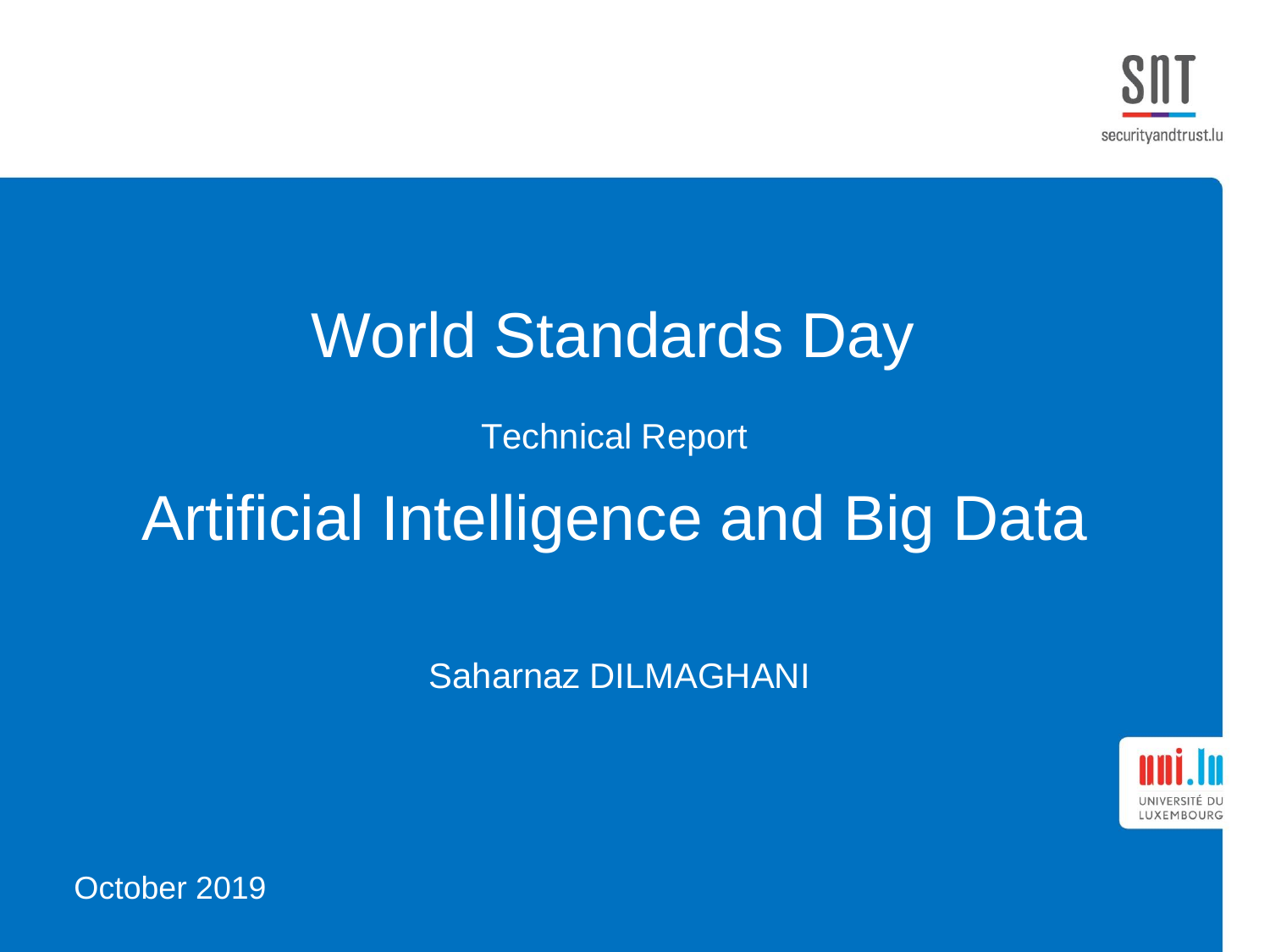### Big Data, Machine Learning (ML), and Artificial Intelligence (AI)







ILNAS, "White Paper: Data Protection and Privacy in Smart ICT - Scientific Research and Technical standardization", ILNAS, ANEC G.I.E, University of Luxembourg, Tech. Rep., 2018.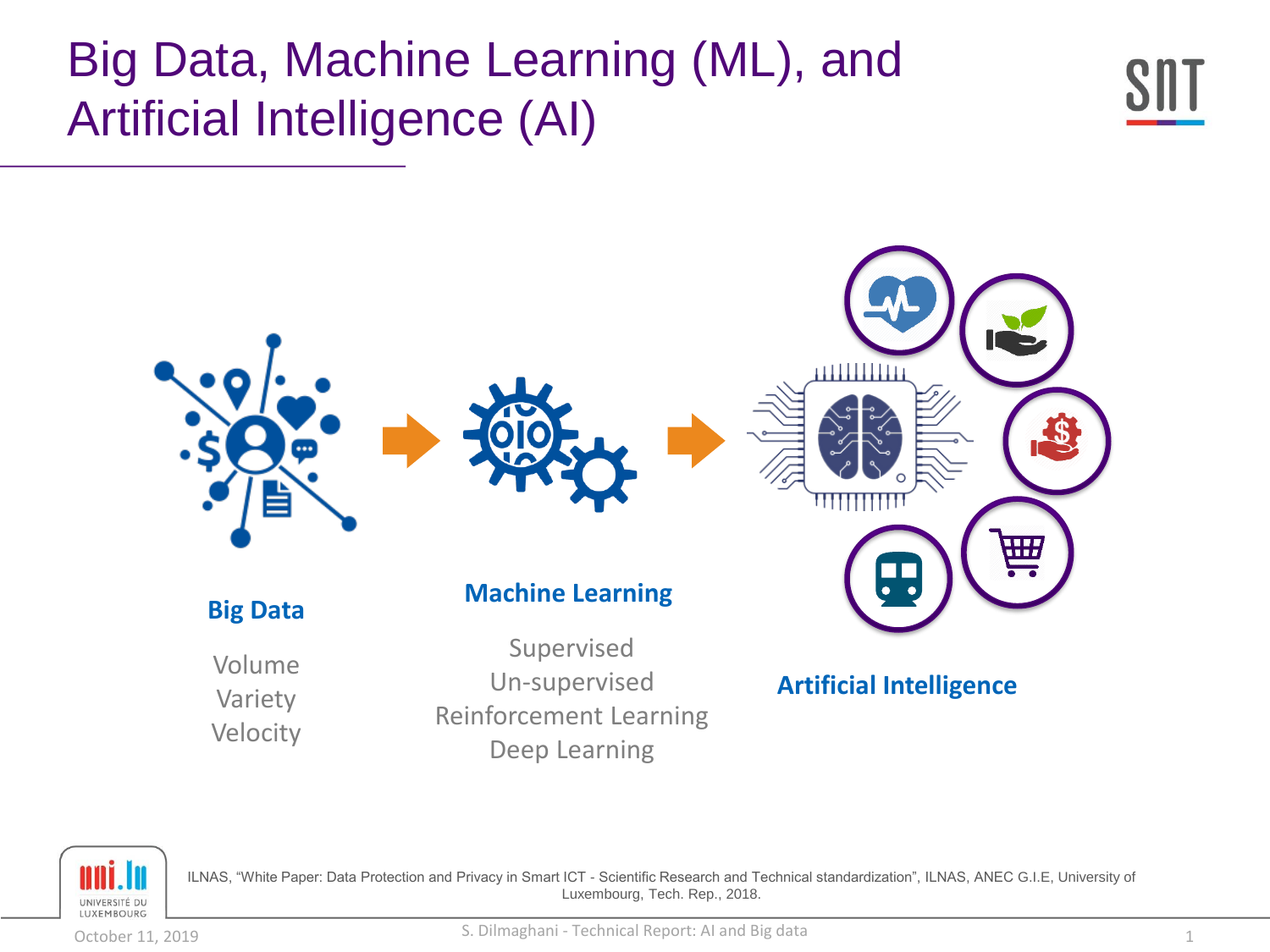

• Adversarial inputs



Privacy breaches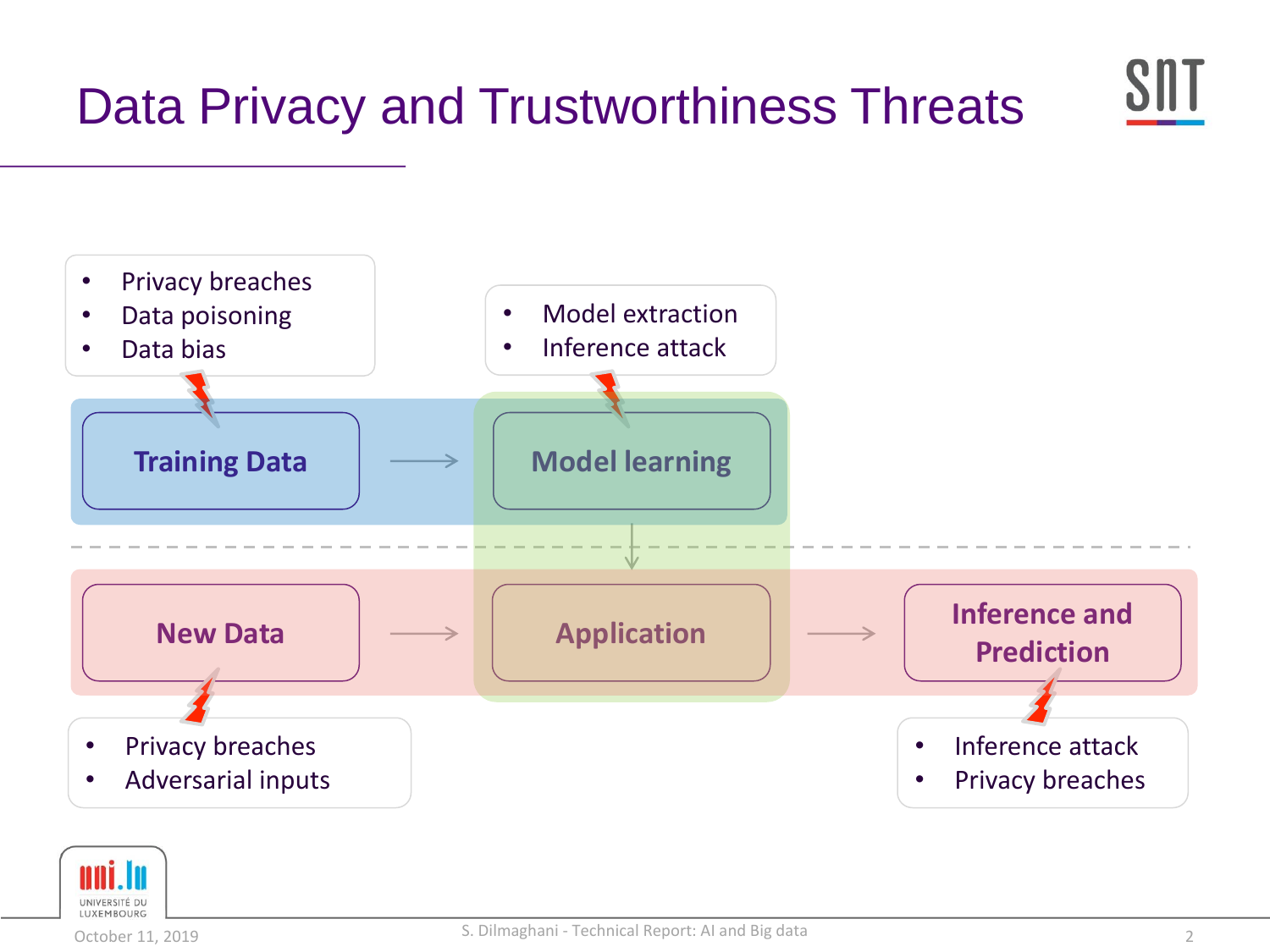# Attack Examples





Fredrikson, Matt, Somesh Jha, and Thomas Ristenpart. "Model inversion attacks that exploit confidence information and basic countermeasures." Proceedings of the 22nd ACM SIGSAC Conference on Computer and Communications Security. ACM, 2015.



UNIVERSITÉ DU LUXEMBOURG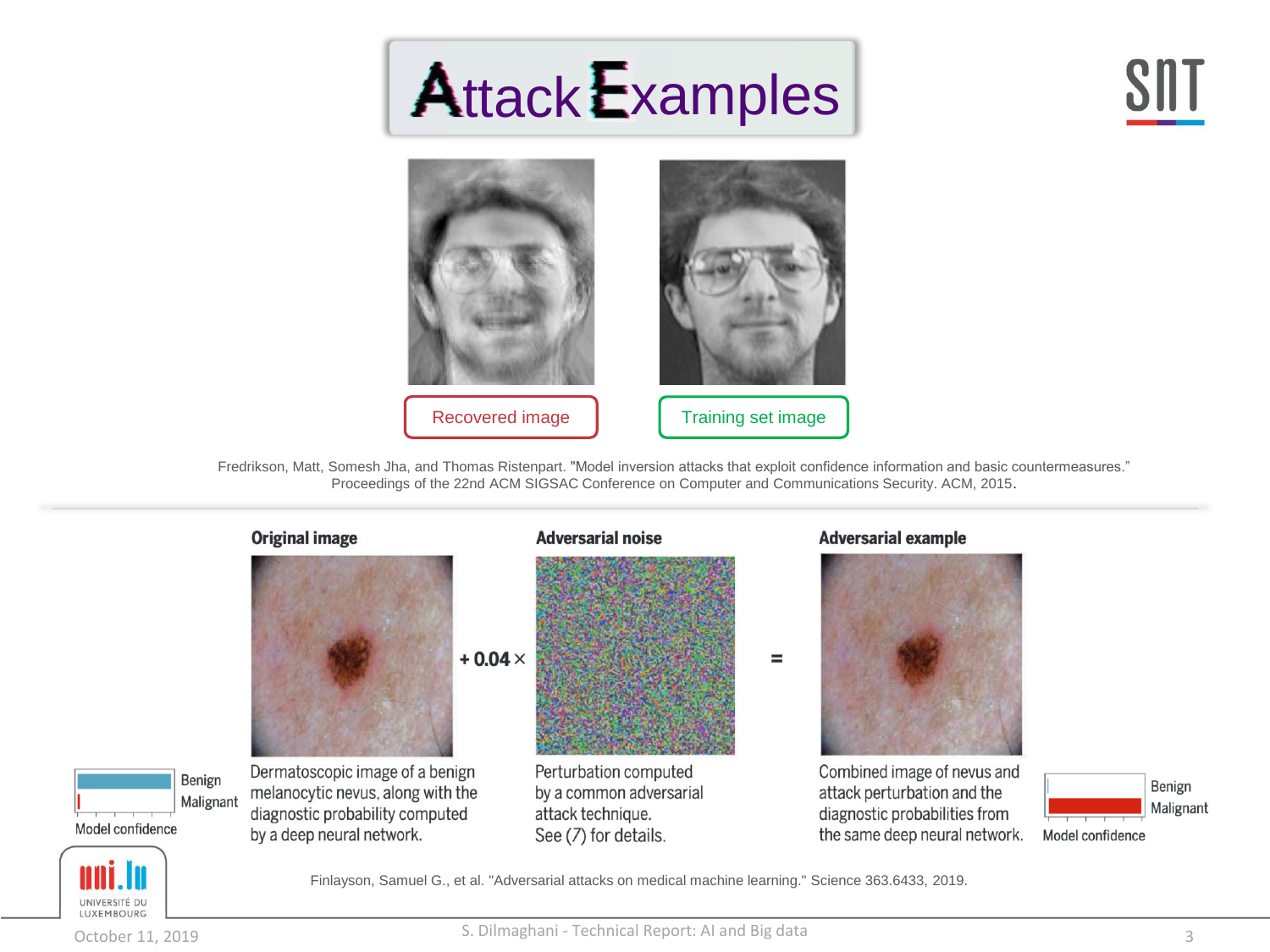Importance of Standardization



International *standards*, *certifications*, and *regulations*

Ensure the degree of privacy, security, and trust against cyber attacks



• Protect individuals' data



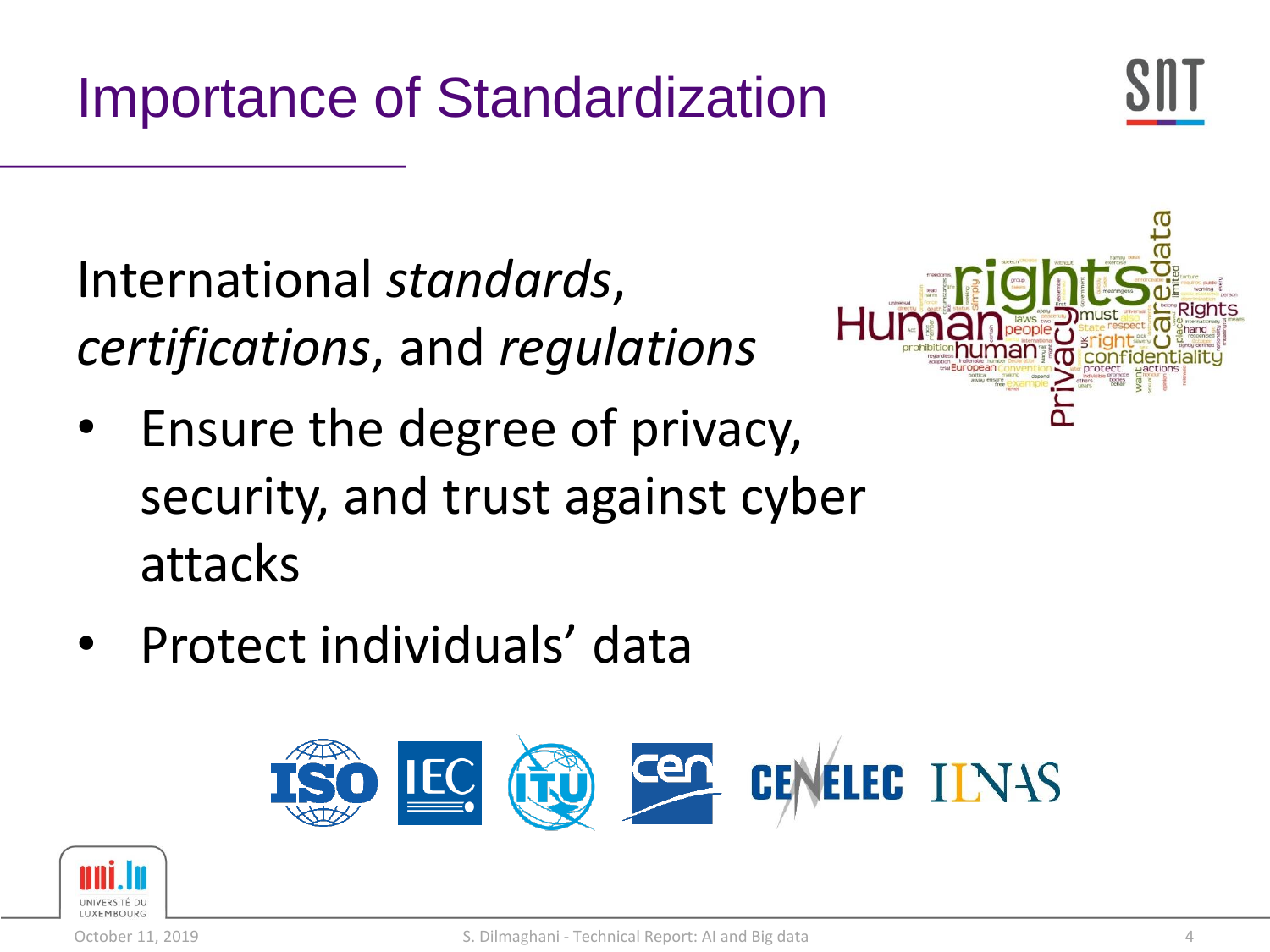## Gap Analysis

Identification



- o Computational approaches
- o Applications and use cases
- o Privacy and security threats

- ✓ ISO/IEC 2382
	- ISO/IEC WD 22989
	- $\checkmark$  ISO/NP TR 23347
	- ✓ ISO/IEC AWI 24372
	- ✓ ISO/NP 3534-5
	- ISO/IEC WD 23053
	- $\checkmark$  ISO/IEC NP TR 24030
	- ✓ ISO/IEC TR 20547-2
	- ✓ ISO/IEC PDTR 24028

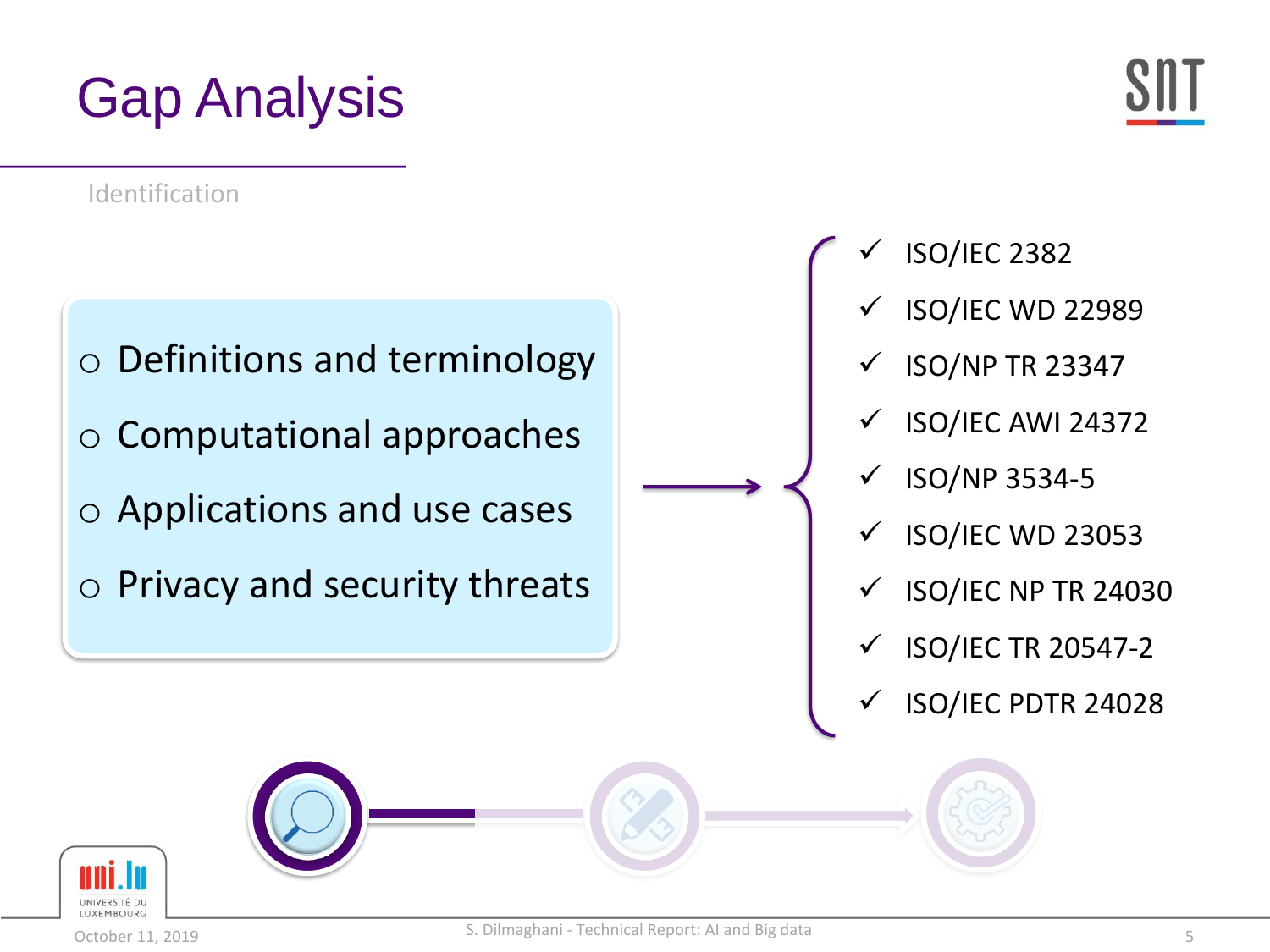## Gap Analysis

Measurements



- ISO/IEC PDTR 24028
- ✓ ISO/IEC PDTR 24028
- $\checkmark$  ISO/IEC NP TR 24027
- $\checkmark$  ISO/IEC NP TR 24029-1
- ✓ ISO/IEC 20889
- $\checkmark$  ISO/IEC TR 27103
- ✓ ISO/IEC 18033-6

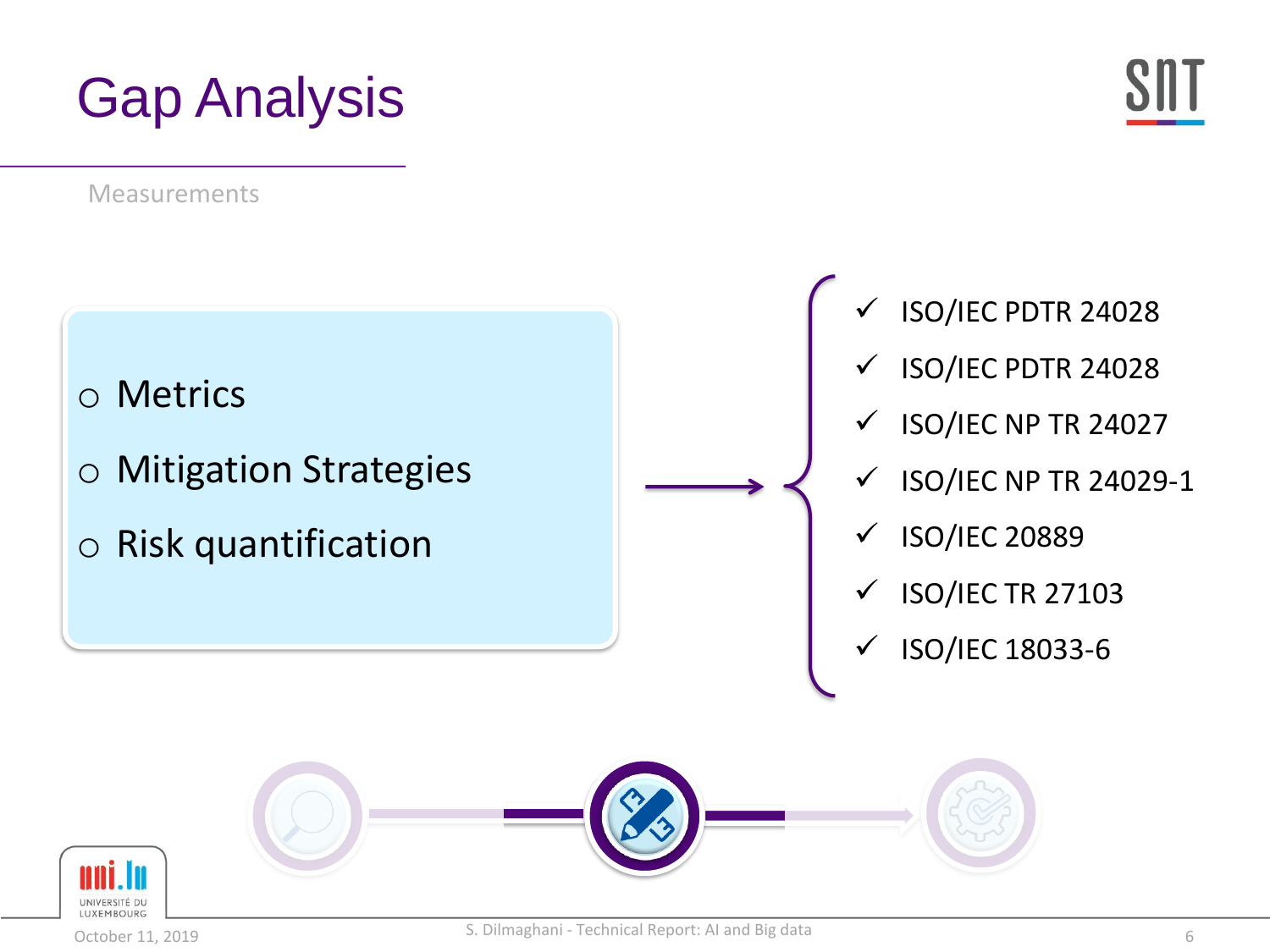## Gap Analysis

Implementation